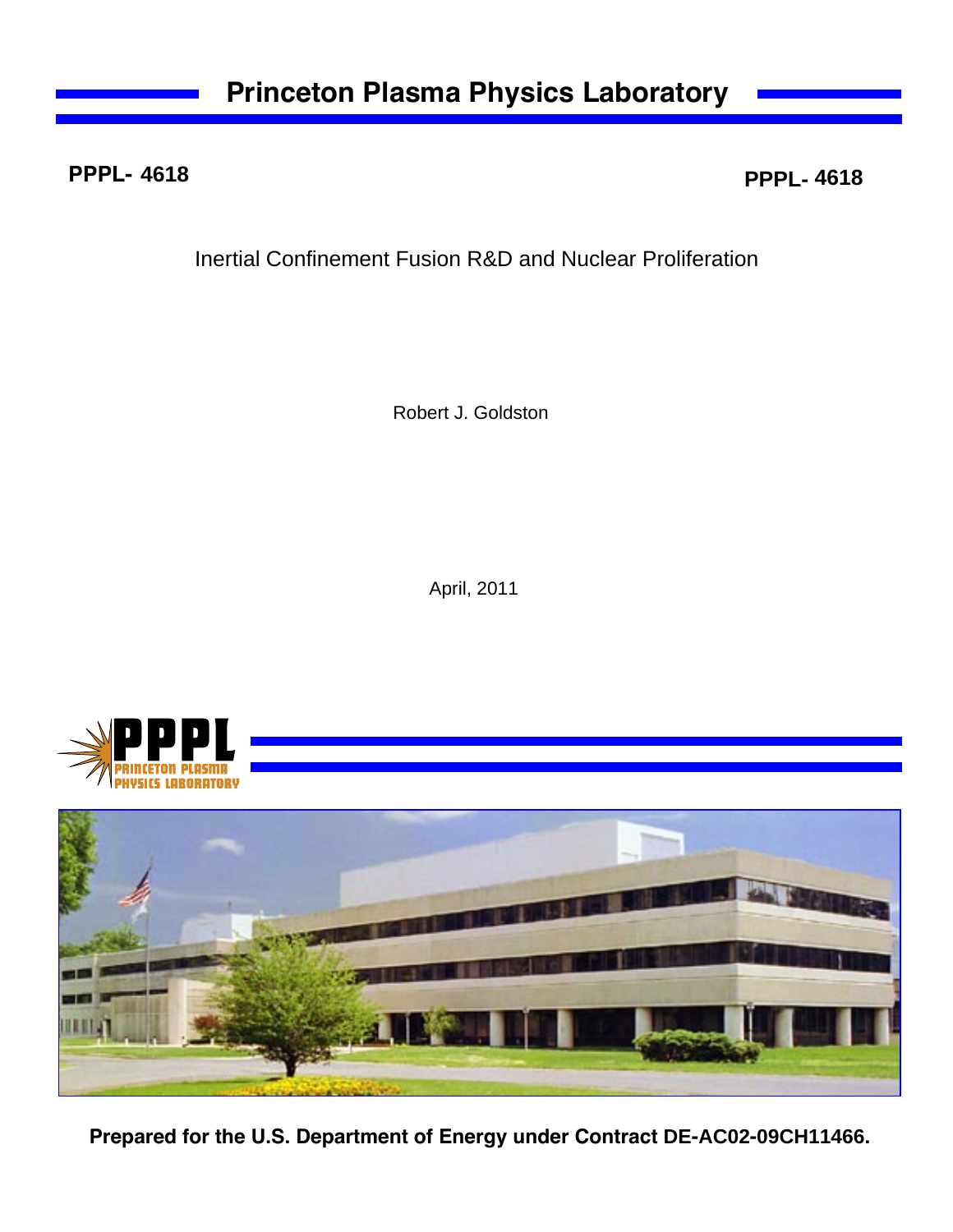# **Full Legal Disclaimer**

This report was prepared as an account of work sponsored by an agency of the United States Government. Neither the United States Government nor any agency thereof, nor any of their employees, nor any of their contractors, subcontractors or their employees, makes any warranty, express or implied, or assumes any legal liability or responsibility for the accuracy, completeness, or any third party's use or the results of such use of any information, apparatus, product, or process disclosed, or represents that its use would not infringe privately owned rights. Reference herein to any specific commercial product, process, or service by trade name, trademark, manufacturer, or otherwise, does not necessarily constitute or imply its endorsement, recommendation, or favoring by the United States Government or any agency thereof or its contractors or subcontractors. The views and opinions of authors expressed herein do not necessarily state or reflect those of the United States Government or any agency thereof.

#### **Trademark Disclaimer**

Reference herein to any specific commercial product, process, or service by trade name, trademark, manufacturer, or otherwise, does not necessarily constitute or imply its endorsement, recommendation, or favoring by the United States Government or any agency thereof or its contractors or subcontractors.

# **PPPL Report Availability**

### **Princeton Plasma Physics Laboratory:**

http://www.pppl.gov/techreports.cfm

### **Office of Scientific and Technical Information (OSTI):**

http://www.osti.gov/bridge

#### **Related Links:**

**U.S. Department of Energy**

**Office of Scientific and Technical Information**

**Fusion Links**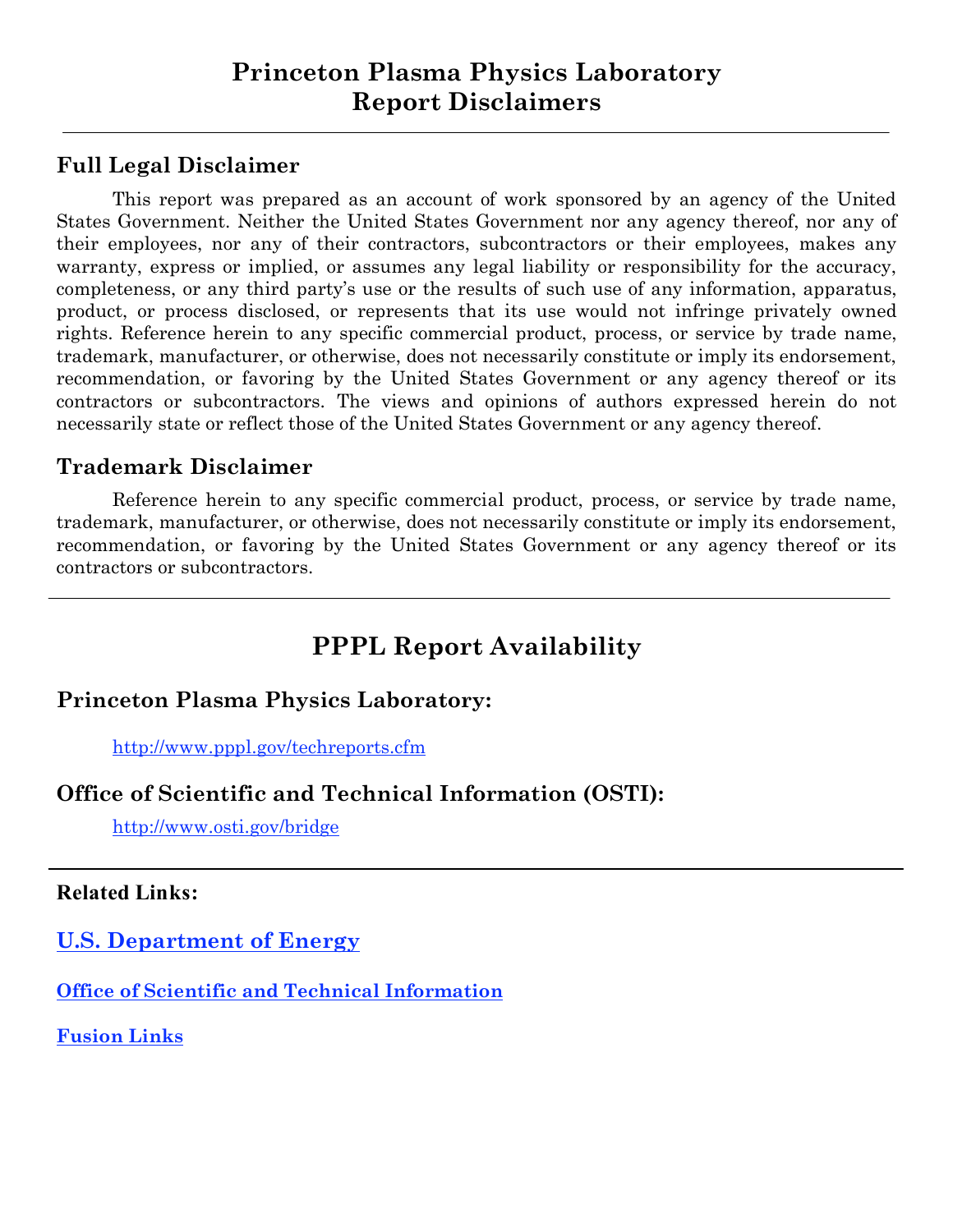#### **Inertial Confinement Fusion R&D and Nuclear Proliferation**

Robert J. Goldston, Alexander Glaser, Princeton University

In a few months, or a few years, the National Ignition Facility (NIF) at the Lawrence Livermore National Laboratory may achieve fusion gain using 192 powerful lasers to generate x-rays that will compress and heat a small target containing isotopes of hydrogen. This event would mark a major milestone after decades of research on inertial confinement fusion (ICF). It might also mark the beginning of an accelerated global effort to harness fusion energy based on this science and technology. Unlike magnetic confinement fusion (ITER, 2011), in which hot fusion fuel is confined continuously by strong magnetic fields, inertial confinement fusion involves repetitive fusion explosions, taking advantage of some aspects of the science learned from the design and testing of hydrogen bombs. The NIF was built primarily because of the information it would provide on weapons physics, helping the United States to steward its stockpile of nuclear weapons without further underground testing. The U.S. National Academies' National Research Council is now hosting a study to assess the prospects for energy from inertial confinement fusion. While this study has a classified sub-panel on target physics, it has not been charged with examining the potential nuclear proliferation risks associated with ICF R&D. We argue here that this question urgently requires direct and transparent examination, so that means to mitigate risks can be assessed, and the potential residual risks can be balanced against the potential benefits, now being assessed by the NRC. This concern is not new (Holdren, 1978), but its urgency is now higher than ever before.

Proliferation concerns have generally centered around the technical capabilities to acquire fissile materials, primarily highly enriched uranium and plutonium, which are necessary ingredients for all nuclear weapons. The basic science and technology of uranium enrichment and nuclear fuel reprocessing, used for civilian nuclear energy programs, are also used by proliferating nations to produce these materials for weapons purposes. The proliferation risks potentially associated with ICF R&D are very different. They do not have to do with a nation developing its first, primitive nuclear weapons. What could be at risk is acquisition and dissemination of scientific data that would facilitate designing more compact, lighter and more powerful nuclear warheads. Such warheads may be able to be delivered by relatively low throw-weight, long-range missiles. In January 2011, U.S. Secretary of Defense Robert Gates highlighted concerns that future North Korean nuclear-tipped missiles may be able to reach the West Coast of the United States (NYT, 2011). Such weapons, based in North Korea and eventually in other regions around the world, would not only put the United States and its allies at risk directly, but would also constitute highly destabilizing steps in regional arms races.

With a nuclear renaissance potentially on the horizon, in addition to the 30 states currently operating nuclear power plants, 65 new states are "expressing interest in, considering, or actively planning for nuclear power" (IAEA, 2010). As illustrated in Figure 1, 21 are in Asia and the Pacific region, 21 are in the Africa region, 12 are in Europe (mostly Eastern Europe), and 11 are in Latin America. Some of the potential "newcomer" countries are in regions that are considered politically unstable today. A number of these have expressed interest in developing uranium enrichment and plutonium reprocessing technologies, or emphasize their right to do so. Proliferation concerns center around clandestine production of weapons materials, covert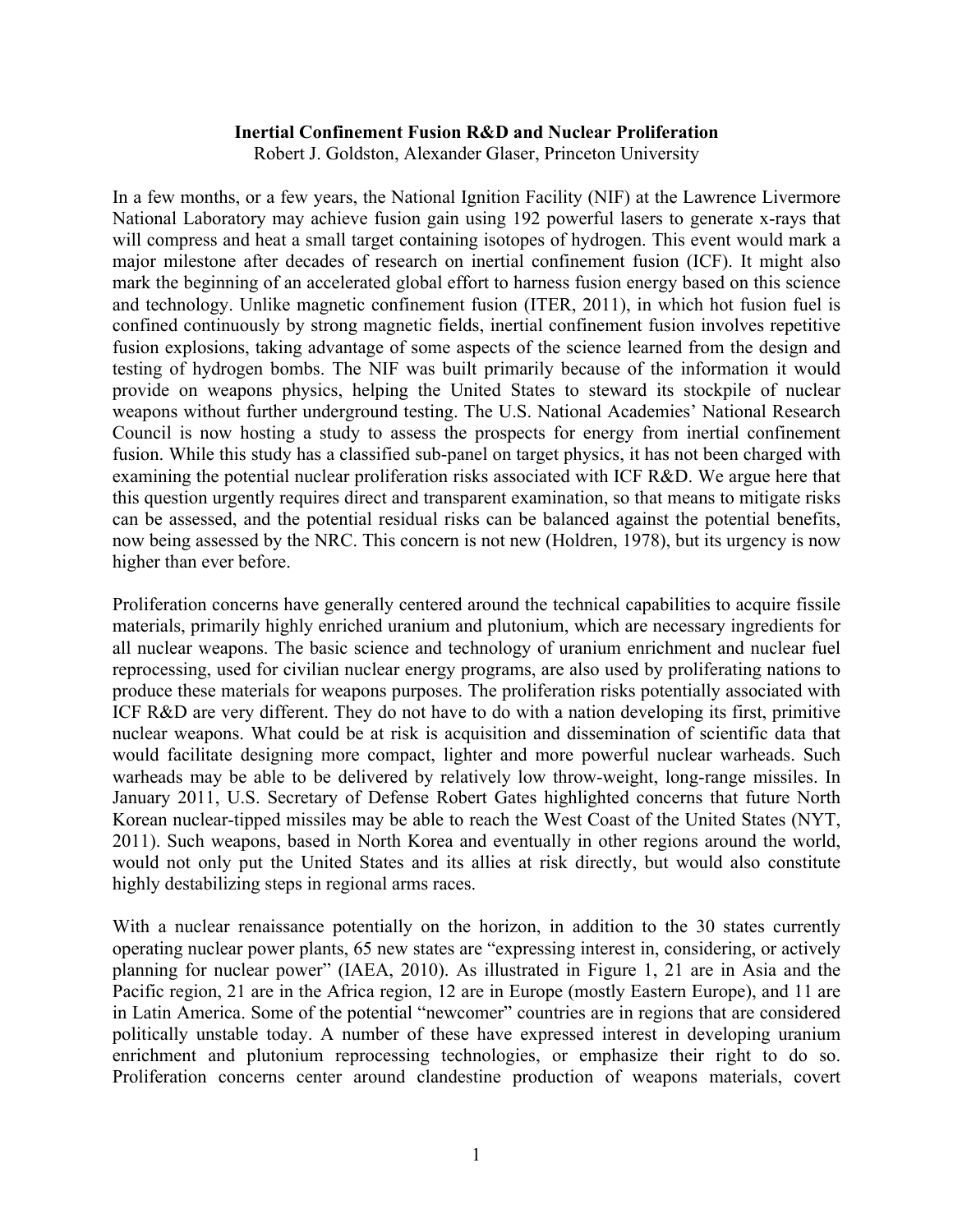diversion of such materials from safeguarded facilities, and breakout from nonproliferation agreements followed by use of previously safeguarded facilities to produce weapons materials. Conceivably therefore nuclear weapons material may become available not only in South Asia and the vicinity of the Korean Peninsula, but in Southeast Asia, the Middle East, Africa, and South America. Our concern is whether data from ICF R&D, and perhaps ultimately deployment of ICF power plants, might make it easier for these materials to be fashioned into very powerful and highly deliverable weapons.



Figure 1. Existing nuclear energy states and states considering starting nuclear energy programs.

The weapons-science arguments for the construction of the NIF in the United States were compelling, and even when the price of the NIF escalated dramatically, the U.S. National Nuclear Security Administration continued to support the project, underscoring its value to the U.S. nuclear weapons program. The NIF was projected to allow access to the energy density of a nuclear weapons test, as shown in Figure 2. It would thus allow measurements of the density of materials at extreme temperature and pressure (the "equation of state"), the opacity of materials to x-rays, the flow of x-rays in specific geometries, the instability of extreme compression, and the material mixing associated with this instability. All of these were projected to be accessible to the NIF in weapons-relevant regimes (Libby, 1994).

In 1995 the United States Department of Energy conducted a review of the proliferation risks associated with the NIF (USDOE, 1995). The unclassified final report described in simple terms the operation of a modern thermonuclear weapon, and made clear the importance of the capabilities of the NIF noted above for understanding the operation of such a weapon. The subsequent addition of plans "for the use of plutonium, other fissile materials, fissionable materials and lithium hydride in experiments to be conducted at the NIF" (NNSA, 2005) extended these capabilities to include studies of the equation of state and nuclear physics properties of these additional materials in weapons-relevant conditions. Thus the NIF could provide data on each of the three items that an advanced proliferator would require in order to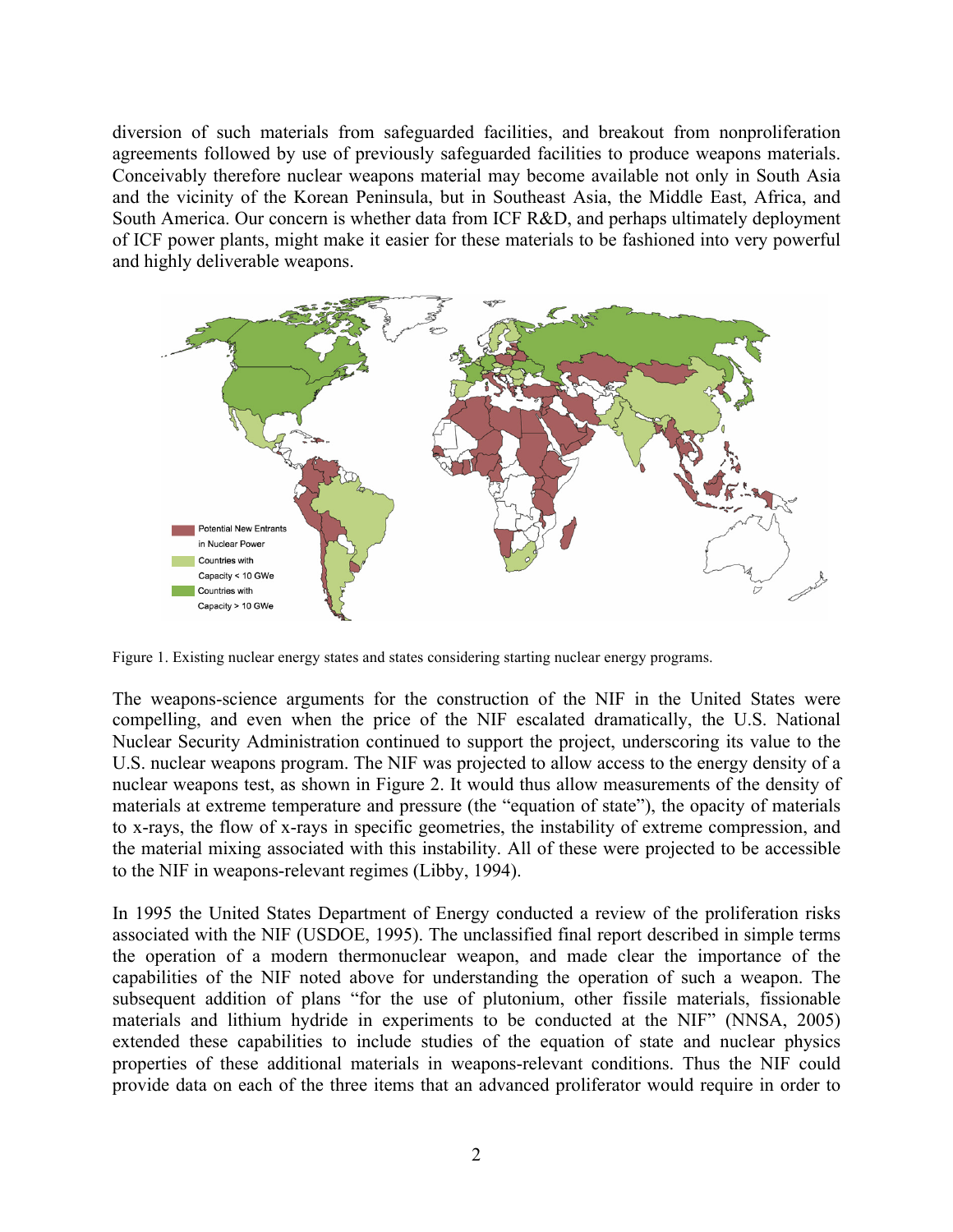"pursue secondary designs, … improved capabilities in x-ray transport, equation of state, and thermonuclear reactions", according to the 1995 review. The review concluded, however, that "In general, without access to data from nuclear tests, ICF or unclassified NIF data would be of very limited utility to proliferators." The 2005 analysis indicated no change to the conclusions of the 1995 review.



Figure 2. The National Ignition Facility is designed to reach energy densities similar to those of nuclear weapons tests, well beyond the capabilities of the previous Nova ICF facility. (Libby, 1994)

It is important to recognize, *first*, that the conclusion of these reviews left open the possibility that the full set of scientific data (both unclassified *and* classified) that could be produced with the NIF or its equivalent in another country would significantly help a potential proliferating nation improve its weapons designs. In 1993 a significant amount of information about inertial confinement fusion was declassified in order to facilitate research on energy applications, but much information available through ICF R&D remains classified. This is described briefly in Appendix II of the 1995 report (USDOE, 1995) and in more detail in the recently released history of DOE declassification document (USDOE, 2002). *Second,* it also left open the possibility that ICF data could significantly help a proliferating nation that performs its own underground tests, or has access to data from others' tests.

The first problem to consider, therefore, is that if there is a worldwide expansion of R&D on inertial confinement fusion energy, many nations will be positioned to develop their own data equivalent to the *classified* data that the United States will generate on the NIF. Even if only a limited number of states have this capability, will they be willing and able to restrict the data the United States considers sensitive? The track record on this is poor. In the 1950s, France published detailed technical papers on plutonium-separation techniques as part of the *Atoms for Peace* conferences. Sensitive centrifuge design information leaked from the Netherlands and Germany in the 1970s and 1980s to several countries, a fact that continues to haunt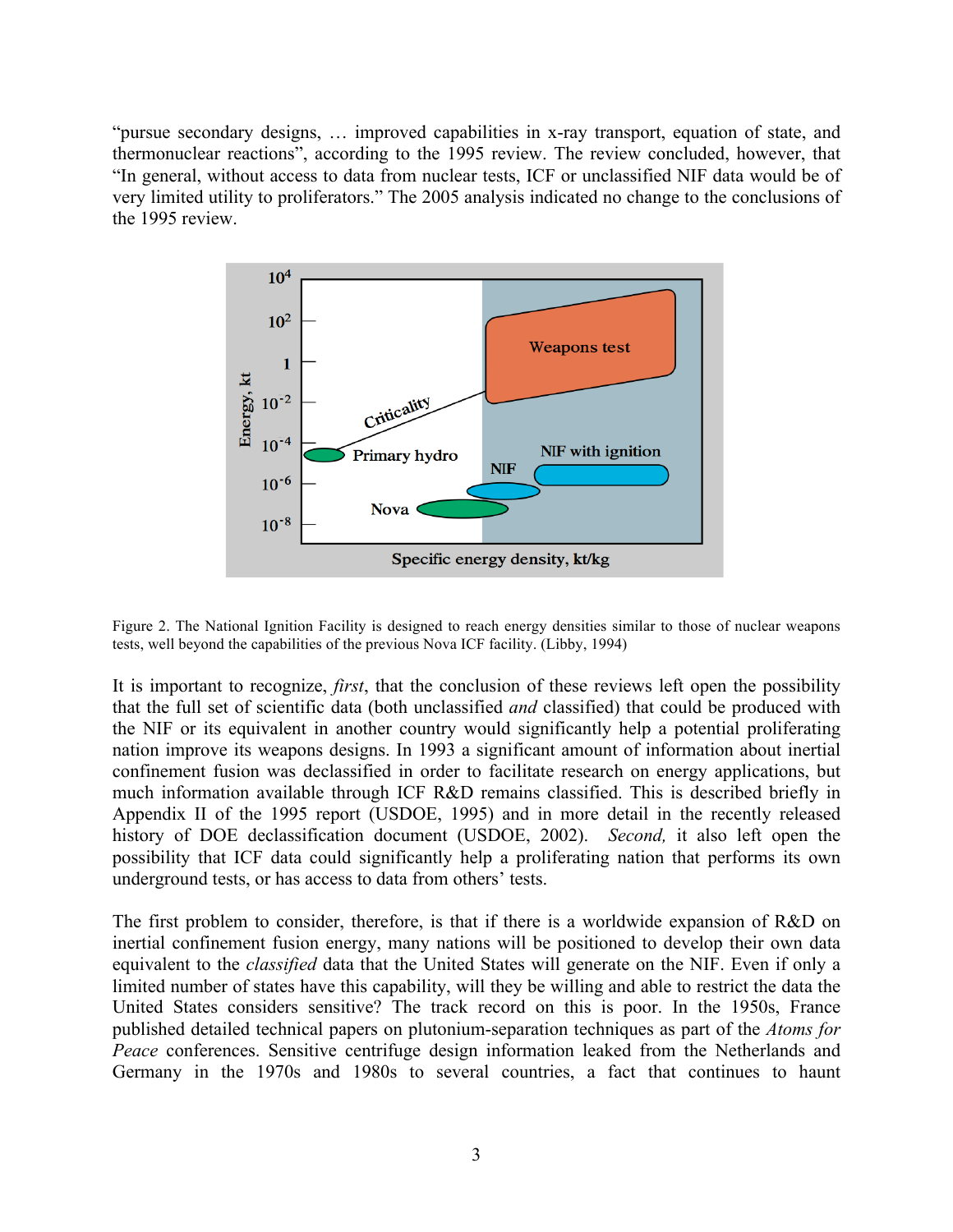nonproliferation efforts to this day. Similarly, and directly relevant to the discussion of ICF R&D, before 1979 the fact that hydrogen bombs involve x-ray compression of a physically separate "secondary" component containing fusion fuel, and reference to this technique in ICF, were both classified in the United States; nonetheless during this time ICF scientists worldwide, including those in non-nuclear weapons states, knew about x-ray compression of ICF targets and its relevance to weapons (Fusion Magazine, 1979; Kidder, 2004 – 2005). The basic concept that "radiation from the conversion of the focused energy (e.g., laser or particle beam) can be contained and used to compress and ignite a physically separate component containing thermonuclear fuel" was declassified by the United States in 1979 (USDOE, 2002). During the 1980's and early 1990's, however, detailed results of international ICF research on x-ray compression were published (Murakami, 1991) that revealed information considered classified at the time by the United States. Furthermore, it should be recognized that the cost of ICF R&D systems will diminish with a worldwide R&D program and perhaps ultimately with deployment of ICF energy systems. Thus the capability to make measurements equivalent to all of those available on the NIF will become more widely dispersed.

On the second problem, underground testing, the NIF nonproliferation review stated additionally, "Without nuclear testing, it is probable that a proliferator would not be able to develop a highly deliverable thermonuclear weapon ..." Since this 1995 review, however, nuclear tests have been performed by India (1998), Pakistan (1998), and North Korea (2006, 2009). We cannot practically exclude the possibility that a proliferating state will perform underground tests even if the Comprehensive Test Ban Treaty ultimately enters into force, raising significantly the political cost of testing. We are concerned that by inserting data equivalent to what can be acquired from the NIF into programs run on inexpensive computer clusters 100,000x more powerful than those available to U.S. weapons scientists in 1970, proliferating states might be able to achieve their goals with relatively few tests, and therefore relatively little political cost.

Thus the question we are asking can be simplified to: "Could access to the equivalent of classified data from the NIF, generated through worldwide ICF R&D and perhaps ultimately deployment of ICF energy systems, accelerate the weapons program of a state attempting to develop powerful, highly deliverable nuclear weapons?" And if this is a significant risk, we would further ask, "Are there ways to limit this proliferation risk to an acceptable level?" For example, the French *Commissariat à l'Energie Atomique* has stated that it will not pursue inertial confinement fusion energy in configurations that involve x-ray compression, which is used in the second-stage of nuclear weapons, but will only consider "direct drive" inertial fusion, where lasers or particle beams impinge directly on the surface of the fusion target (Massard, 2010). The present U.S. position is that such a restriction is not necessary. We ask if this restriction alone is sufficient, since lasers originally designed for direct drive can also be used on targets designed for x-ray compression.

We, the authors, cannot ourselves assess the magnitude of the proliferation risks of widespread ICF R&D, nor can we assess whether these risks can be adequately managed or limited by some kind of agreed international restrictions or controls. But based on our reading of the 1995 NIF nonproliferation review and the history of exposure of U.S.-classified information through international ICF R&D, we do believe that these are issues have not yet been addressed and need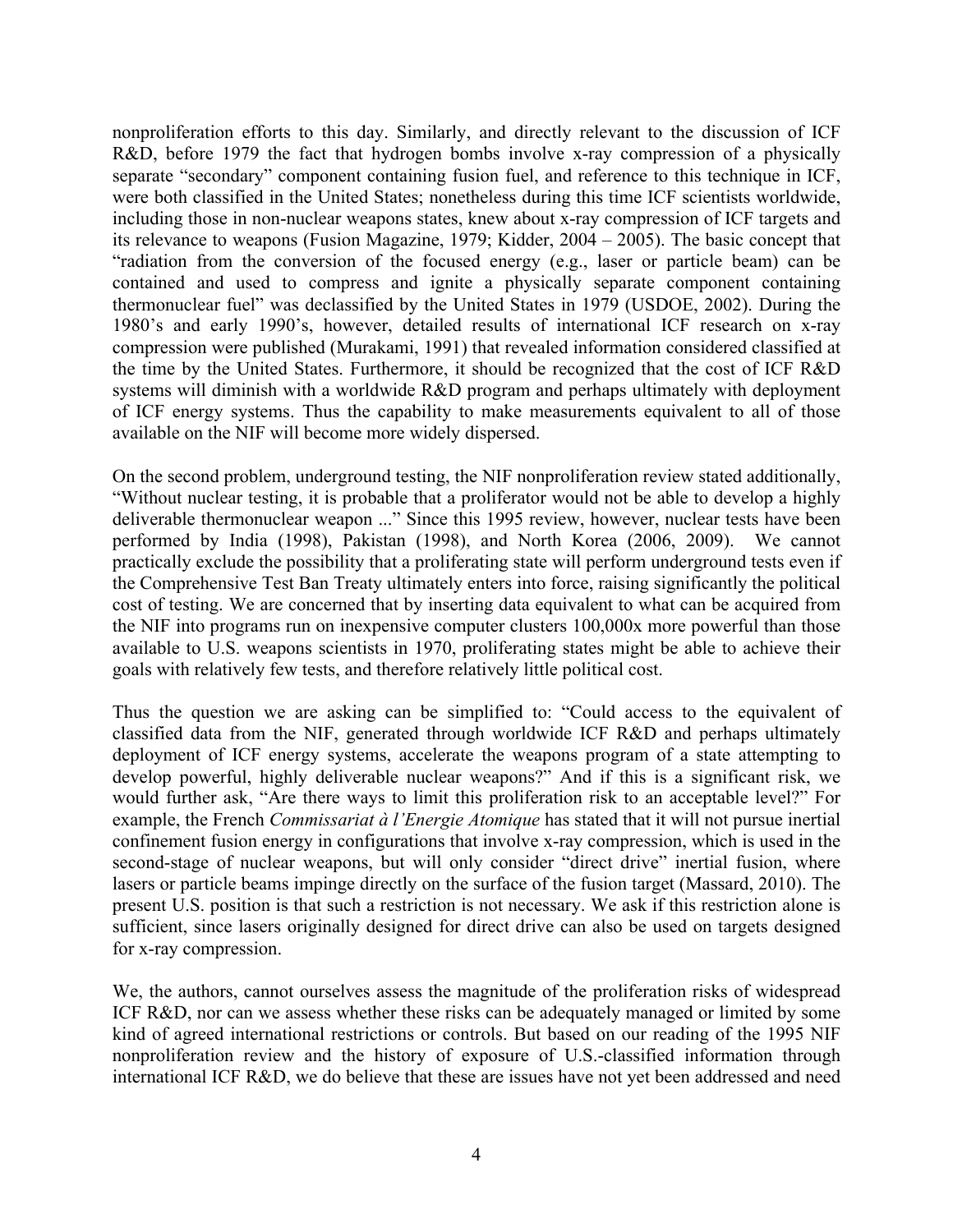to be addressed *before* results from the NIF have the potential to trigger a widespread international R&D effort in this area. We also believe that these issues should be addressed in as open and transparent a manner as possible. The 1995 review was a good step in this direction, but for a much more limited question having to do with a single facility under U.S. control. Since this is an issue of even greater concern, due to its potentially global ramifications, we believe that a review should be undertaken by a Panel that includes not only weapons designers and nonproliferation experts from the U.S. weapons labs, but also members of the U.S. Intelligence Community and the State Department, as well as scientists and nonproliferation experts from academia and non-governmental organizations. It should have outside reviewers as did the 1995 report, and should be commissioned in a manner that encourages the widest possible perspective.

This work was supported in part by the U.S. DOE under Contract No. DE-AC02-09CH11.

*Robert Goldston is professor of Astrophysical Sciences at Princeton University. He was director of the Princeton Plasma Physics Laboratory from 1997 – 2008 and has written on the proliferation risks of magnetic fusion energy. Alexander Glaser is assistant professor of Mechanical and Aerospace Engineering at Princeton University. He has been a member of the Program in Science and Global Security at Princeton's Woodrow Wilson School since 2005, and has written extensively on nuclear nonproliferation.*

#### **References**

Fusion Magazine, 1979, the Editors of Fusion Magazine, "The Secret of Laser Fusion", March-April

Holdren, John P., 1978, "Fusion power and nuclear weapons: a significant link?," Bulletin of the Atomic Scientists, March, p. 4

IAEA, 2010, International Atomic Energy Agency, "International Status and Prospects of Nuclear Power," September 2

ITER, 2011, www.iter.org.

Kidder, Ray E., 2004–2005, "Weapons of Mass Destruction, National Security, and a Free Press," Cardozo Law Review 1389, 2004–2005

Libby, Stephen, 1994, "NIF and National Security," Energy and Technology Review, Lawrence Livermore National Laboratory, December

Massard, Thierry, 2010, "FCI [= ICF] in France, status and perspective," at Fusion Power Associates Symposium, Washington DC, December 1–2

Murakami, M. and Meyer-ter-Vehn, J., 1991, "Indirectly Driven Targets for Inertial Confinement Fusion" and "Radiation Symmetrization in Indirectly Driven ICF Targets", Nuclear Fusion **31** p. 1315 and 1333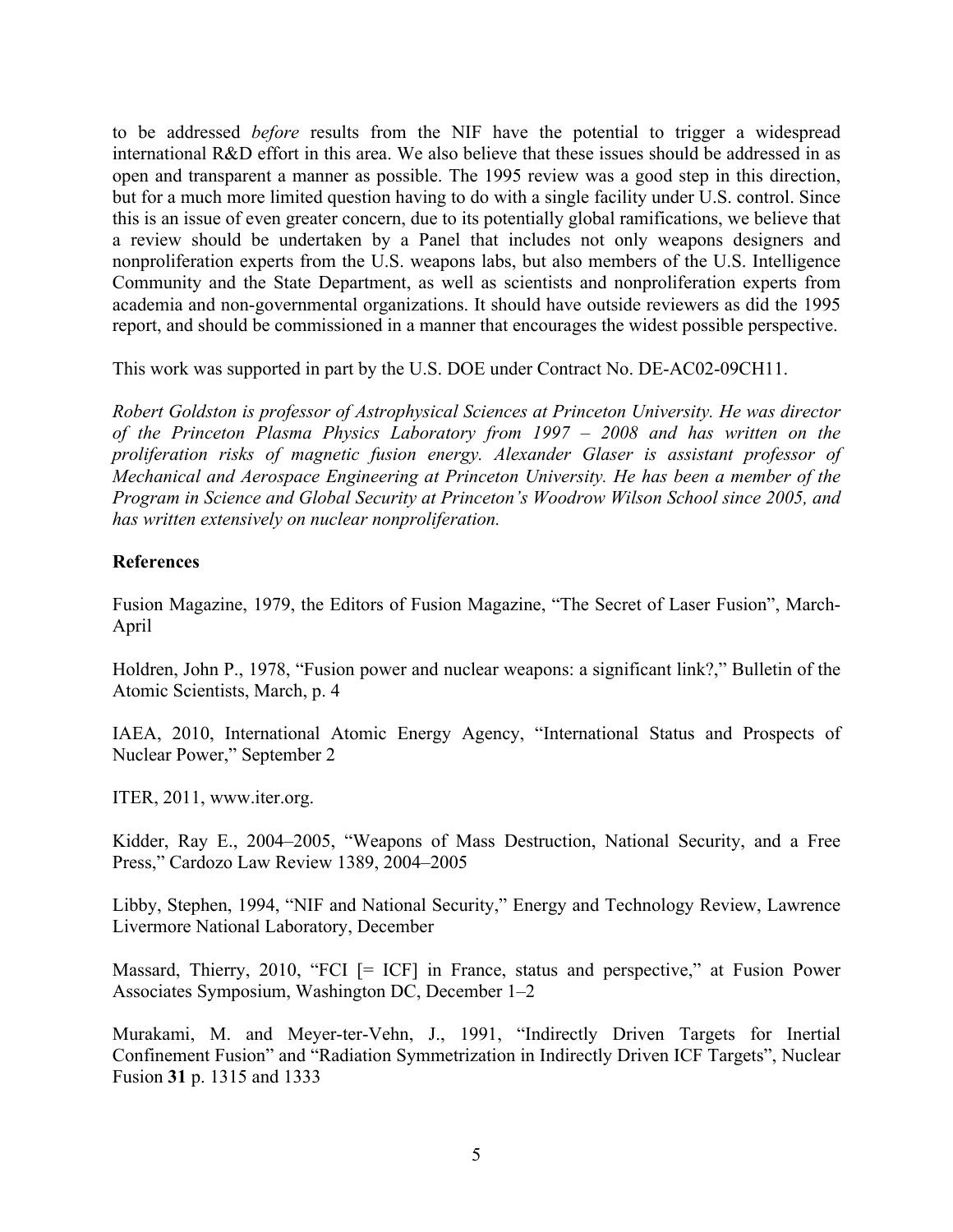NNSA, 2005, "Record of Decision: Final Site-wide Environmental Impact Statement for Continued Operation of Lawrence Livermore National Laboratory and Supplemental Stockpile Stewardship and Management Programmatic Environmental Impact Statement," Federal Register, November 29

NYT, 2011, Elisabeth Bumiller and David E. Sanger, "Gates Warns of North Korea Missile Threat to U.S.," January 11

USDOE, 1995, "The National Ignition Facility (NIF) and the Issue of Nonproliferation," USDOE Office of Arms Control and Nonproliferation (NN-40), December 1

USDOE Office of Health, Safety and Security Office of Classification, 2002, "Restricted Data Declassification Decisions, 1946 to the Present (RDD-8), January 1